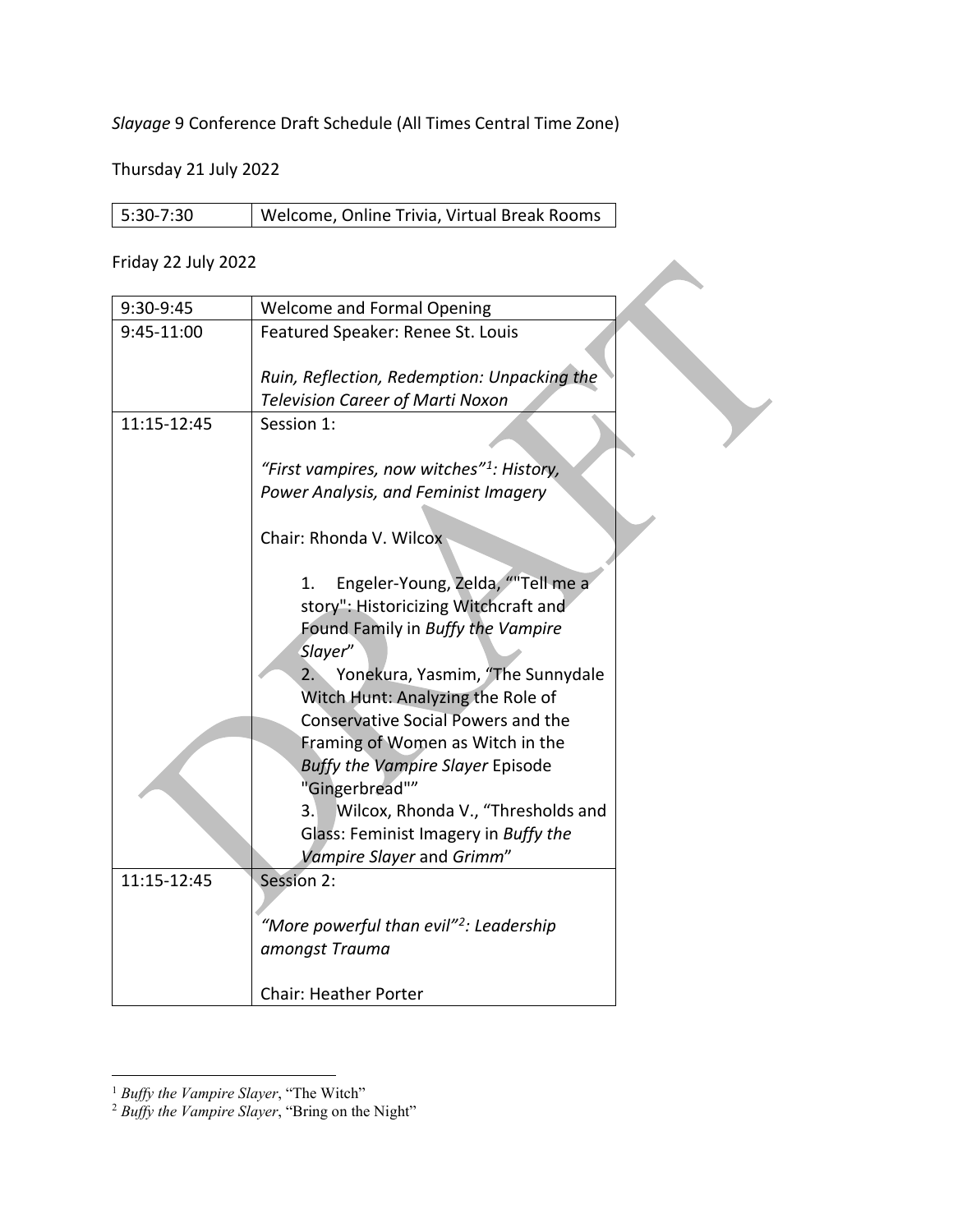|             | 1. Child, Louise, "Demons, Rituals, and<br>Thrall: Magic, Power, and Authority in<br>Buffy the Vampire Slayer"<br>2. Porter, Heather, ""Sociopath in a<br>Sweater Vest or The Broken Scientist<br>in a Cardigan: Examining the Effect of<br>Trauma on the Intelligence of Leopold<br>Fitz and Walter Bishop"" |
|-------------|---------------------------------------------------------------------------------------------------------------------------------------------------------------------------------------------------------------------------------------------------------------------------------------------------------------|
|             | 3. Albright, Rick, "The Ant and the<br>Elephant vs. The Slayer: Lessons in                                                                                                                                                                                                                                    |
|             | Leadership                                                                                                                                                                                                                                                                                                    |
| 12:45-1:45  | Lunch                                                                                                                                                                                                                                                                                                         |
| $1:45-3:15$ | Session 3:<br>"Thoughts and reactionsthat I couldn't<br>understand" <sup>3</sup> : Explaining and Analyzing                                                                                                                                                                                                   |
|             | Chair: Madeline Muntersbjorn                                                                                                                                                                                                                                                                                  |
|             | 1. Warren, Jamison, ""Right, Now: The<br>Hauntology of Atonement in Angel""<br>2. Muntersbjorn, Madeline, ""She just<br>did the math:" Programming and<br>Purposes in Firefly & Serenity"<br>Hautsch, Jessica, "Reading "The<br>3.<br>Body(s)""                                                               |
| $1:45-3:15$ | Session 4:                                                                                                                                                                                                                                                                                                    |
|             | "Other schools of thought" <sup>4</sup> : Race, Diversity,<br>and Drawing Inferences<br>Chair: Joe Velazquez                                                                                                                                                                                                  |
|             | 1.<br>Curry, Agnes, and Joe Velazquez,<br>"South of the Border: Firefly's Crypto-<br>Mexicans and the Function of Genre"<br>2. Rocha, James and Mona Rocha, "The<br>Slaying Double Standard: The<br>Prevalence of Structural Monster<br>Bigotry"                                                              |

 $\overline{a}$ <sup>3</sup> *Buffy the Vampire Slayer*, "The Body"

<span id="page-1-1"></span><span id="page-1-0"></span><sup>4</sup> *Firefly*, "The Message"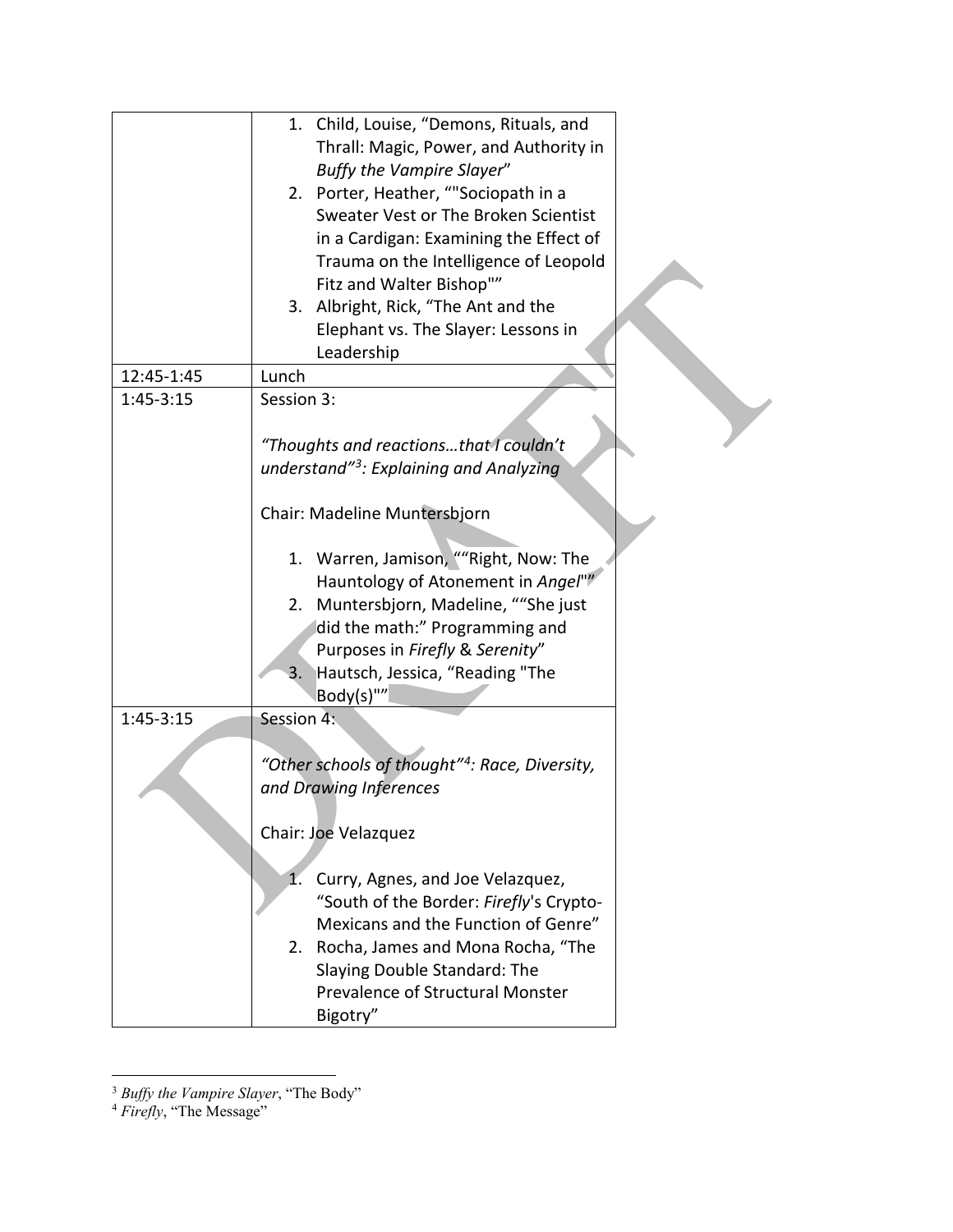|             | 3. Rambo, Elizabeth, "Buffy Goes                           |
|-------------|------------------------------------------------------------|
|             | <b>BOOM!: Everything We Ever</b>                           |
|             | Wanted?"                                                   |
| 3:30-5:00   | Session 5:                                                 |
|             |                                                            |
|             | "You find someone to carry you" <sup>5</sup> : Carrying    |
|             | Us a Little Further through Comparative                    |
|             | Analyses                                                   |
|             |                                                            |
|             | Chair: Cynthea Masson                                      |
|             |                                                            |
|             | 1. Wardell, Brenna, "Working on My                         |
|             | (Evil) Laugh: the Theatricality of                         |
|             | Wickedness in Buffy+"                                      |
|             | 2. Masson, Cynthea, "Unboxing the                          |
|             | Reliquary: 'The Message' of Firefly"                       |
|             | 3. Torregrossa, Michael, "A Sunnydale                      |
|             | Slayer in King Arthur's Court?": Buffy                     |
|             | and Her Influence on Arthurian                             |
|             | Fiction                                                    |
| 3:30-5:00   | Session 6:                                                 |
|             |                                                            |
|             | Roundtable: Aesthetic Strategies in                        |
|             | <b>Representing Trauma</b>                                 |
|             |                                                            |
|             | Chair: Alyson Buckman                                      |
|             |                                                            |
|             | Alyson Buckman, Catherine Pugh, and Renee                  |
|             | St. Louis                                                  |
| $5:15-6:45$ | Session 7:                                                 |
|             |                                                            |
|             | "The dark does have its bright side" <sup>6</sup> : Moving |
|             | Past Boundaries with Buffy+                                |
|             |                                                            |
|             | <b>Chair: Tamy Burnett</b>                                 |
|             |                                                            |
|             | 1. Burnett, Tamy, "Marti Noxon's                           |
|             | Feminism from Buffy to Girlfriend's                        |
|             |                                                            |
|             | Guide"                                                     |

<span id="page-2-0"></span> $\overline{a}$ <sup>5</sup> *Firefly,* "The Message"

<span id="page-2-1"></span><sup>6</sup> *Grimm*, "Season of the Hexenbiest"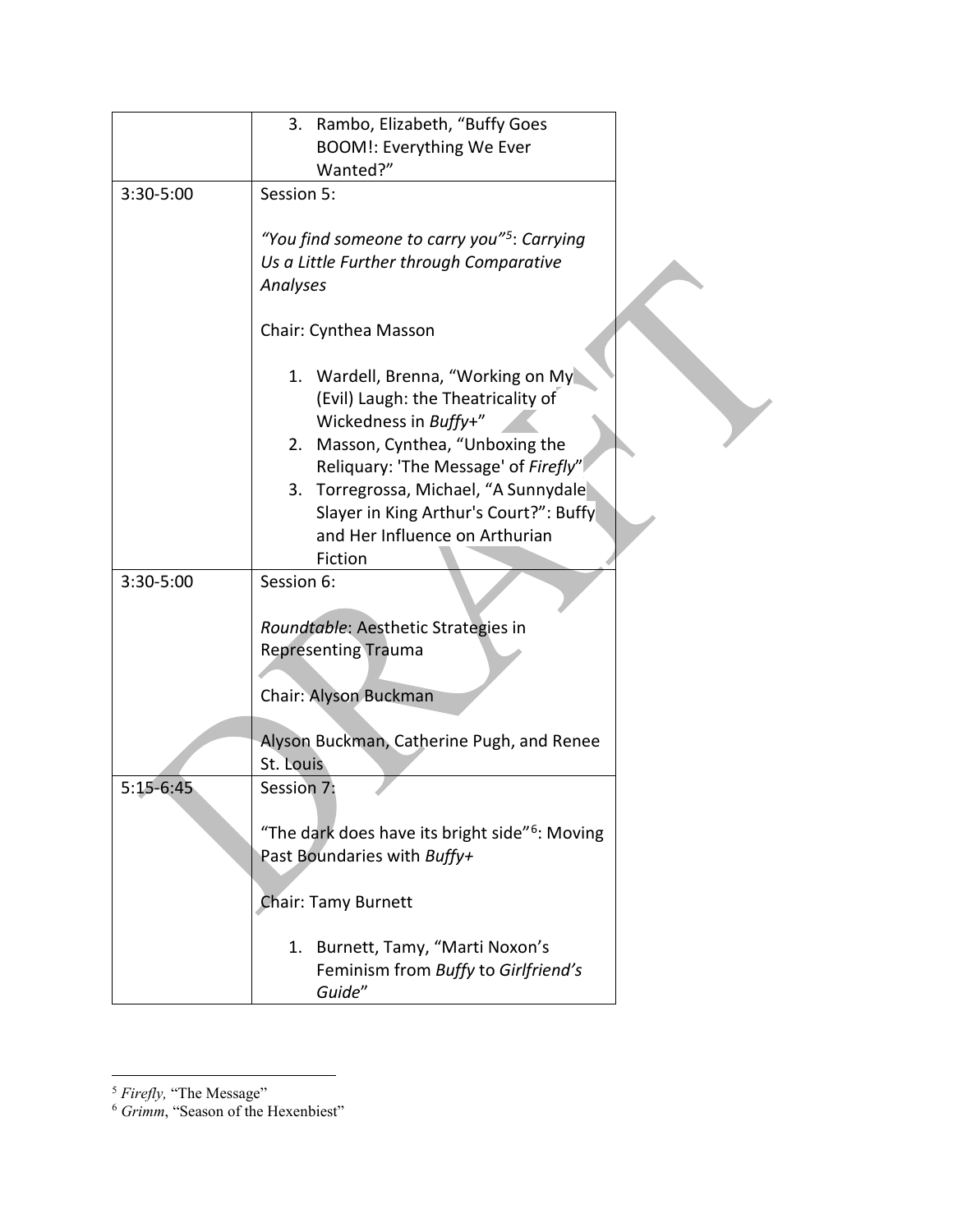| 2. Tenga, Angela, "Gazing into the<br>Abyss: Heroes and Monsters in<br>Grimm"                |
|----------------------------------------------------------------------------------------------|
| 3. Perdigao, Lisa, " 'We'll say hello<br>again': WandaVision and the Art of<br>Resurrection" |

## Saturday 23 July 2022

| Saturday 23 July 2022 |                                                       |
|-----------------------|-------------------------------------------------------|
| 9:30-11:00            | Keynote Speaker: Rebecca Janicker                     |
|                       | "Waiting for the Old Ones to Return":                 |
|                       | Genre Conventions and the Rise of TV Horror           |
| 11:15-12:45           | ASB+ Membership Meeting                               |
| 12:45-1:45            | Lunch                                                 |
| $1:45-3:15$           | Session 8:                                            |
|                       | Roundtable: Can Buffy Save Disconnected               |
|                       | Students? Re-Engaging with Buffy+                     |
|                       | Co-Chairs:                                            |
|                       |                                                       |
|                       | Edwards, Lynne, and Cynthia Burkhead                  |
| $1:45-3:15$           | Session 9:                                            |
|                       |                                                       |
|                       | "If the apocalypse comes " <sup>7</sup> : Liminality, |
|                       | Death, and Spectacle                                  |
|                       |                                                       |
|                       | <b>Chair: Catherine Pugh</b>                          |
|                       | 1. Baker, Amanda, ""Religion Freaky":                 |
|                       | Use of Secular Spirituality in Joss                   |
|                       | Whedon's Buffy the Vampire Slayer"                    |
|                       | Pugh, Catherine, "The Good Fight: The<br>2.           |
|                       | Importance of Being Doyle"                            |
|                       | Henrique de Souza, Vitor, "'I May Be<br>3.            |
|                       | Dead, But I'm Still Pretty': Female                   |
|                       | Death as Spectacle in Contemporary<br>TV Shows"       |
| 3:30-5:00             | Session 10:                                           |
|                       |                                                       |

<span id="page-3-0"></span> $\overline{a}$ <sup>7</sup> *Buffy the Vampire Slayer*, "Never Kill a Boy on the First Date"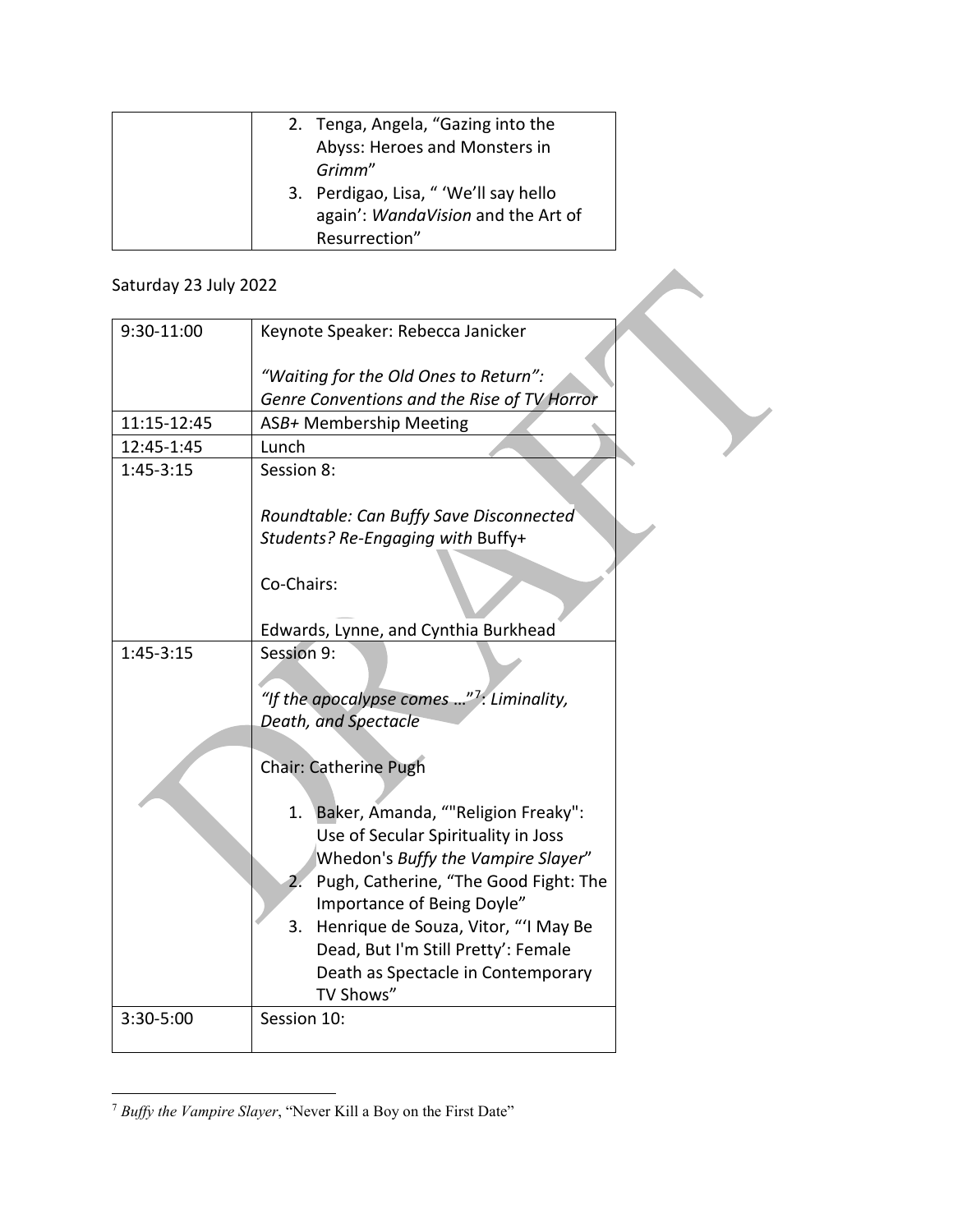|           | "Did I fall asleep?" <sup>8</sup> : Critiquing Racialized                                                                                                                                                                                                                                                                                                                                                                                                             |
|-----------|-----------------------------------------------------------------------------------------------------------------------------------------------------------------------------------------------------------------------------------------------------------------------------------------------------------------------------------------------------------------------------------------------------------------------------------------------------------------------|
|           | <b>Depictions</b>                                                                                                                                                                                                                                                                                                                                                                                                                                                     |
|           | Chair: Katia McClain                                                                                                                                                                                                                                                                                                                                                                                                                                                  |
|           | 1. Anyiwo, Melissa, ""Just cause I know<br>some car thieves, don't mean I am<br>one": Angel's Charles Gunn as Thug<br>Archetype"<br>2. McClain, Katia, "UC Sunnydale:<br>Situated on the Traditional, Ancestral,<br>and Unceded Territory of the<br>Chumash People: Where Are the<br>Chumash Stories in "Pangs"?"<br>3. Call, Lewis, "Alien Commies from the<br>Future': Visualizing Diversity, Equity,<br>and Inclusion in Season Seven of<br>Agents of SH.I.E.L.D." |
| 3:30-5:00 | Session 11:                                                                                                                                                                                                                                                                                                                                                                                                                                                           |
|           | Becoming Accustomed to the Impossible:<br><b>Feminist Critiques</b><br><b>Chair: Valerie Frankel</b><br>Frankel, Valerie, "From Proto-<br>1.<br>Steampunk to Steampunk Proper:<br>Firefly and The Nevers"<br>Ketchum, Alex, "Pointed Podcast<br>2.<br>Families Raising the Stakes: Buffering<br>the Vampire Slayer, Angel on Top,<br>Slayerfest 98, and a Queer Feminist<br>Perspective"                                                                              |
| 5:30-7:00 | Featured Speaker: Jolene Richardson                                                                                                                                                                                                                                                                                                                                                                                                                                   |
|           |                                                                                                                                                                                                                                                                                                                                                                                                                                                                       |
|           | Pleather Pants and Slaying Vamps: The Art of                                                                                                                                                                                                                                                                                                                                                                                                                          |
|           | Costume Design While Fighting the Big Bad                                                                                                                                                                                                                                                                                                                                                                                                                             |

## Sunday 24 July 2022

| $  9:30 - 11:00$ | Session 12: |
|------------------|-------------|
|------------------|-------------|

<span id="page-4-0"></span> $\overline{a}$ <sup>8</sup> *Dollhouse*, "Ghost"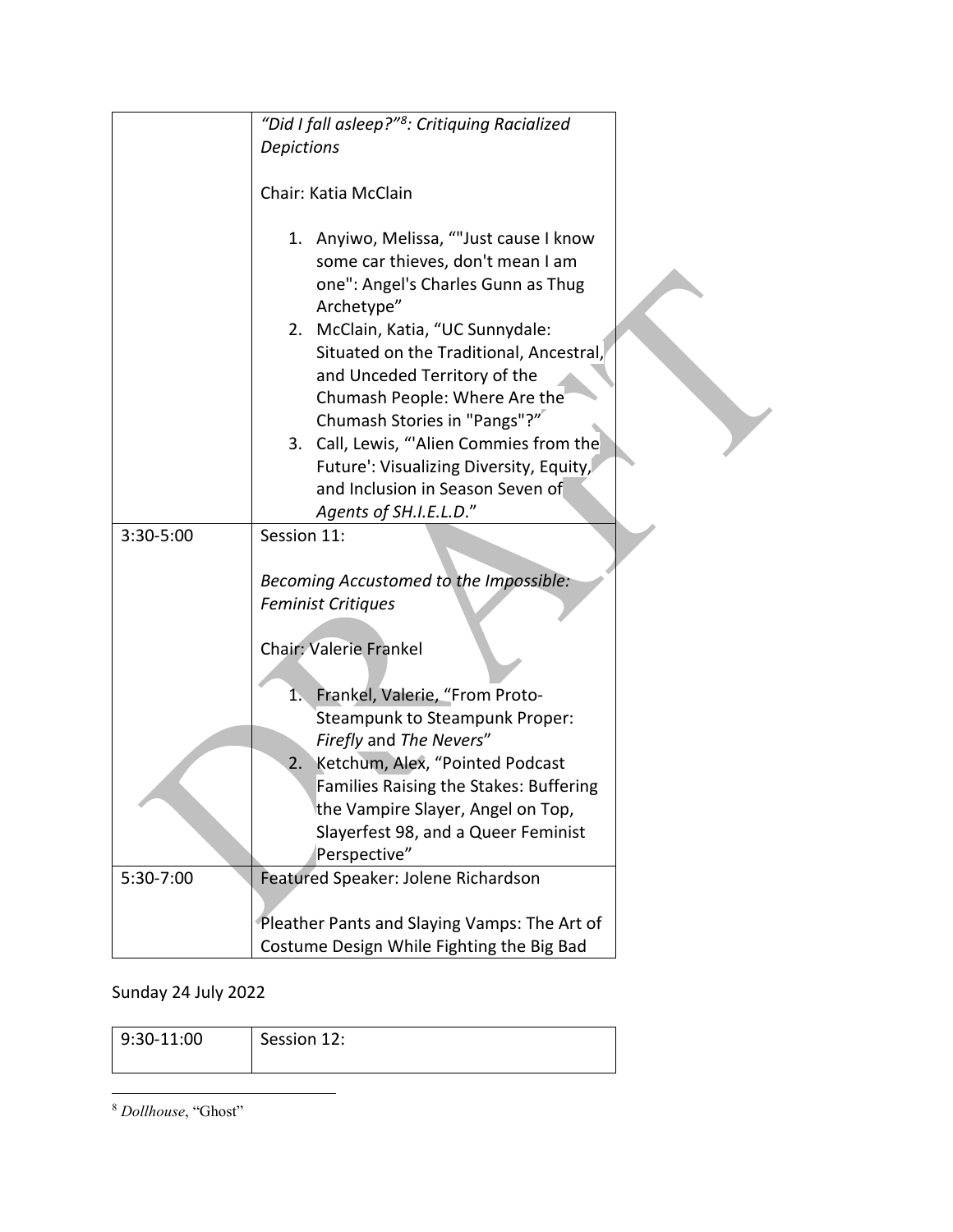|             | "Not Finished Becoming" <sup>9</sup> : Seeking the                                                                                                                                                                                              |  |
|-------------|-------------------------------------------------------------------------------------------------------------------------------------------------------------------------------------------------------------------------------------------------|--|
|             | Comparative                                                                                                                                                                                                                                     |  |
|             |                                                                                                                                                                                                                                                 |  |
|             | Chair: Steve Halfyard                                                                                                                                                                                                                           |  |
|             | 1. Campobassi, Elena, "Did we not put<br>the 'grr' in 'girl'?": Feminist Ethics,<br>Gender Boundaries, and the<br>Relationship Between Women and<br>Nature in Shakespeare's As You like It<br>and Twelfth Night and Buffy the<br>Vampire Slayer |  |
|             | 2. Halfyard, Steve, "Rehearing Buffy:<br>Wailing Women, Mean Girls, and the<br>Problem of the Female-Heroic Trope<br>in Music"                                                                                                                  |  |
|             | Jencson, Linda, "Can't a Feminist<br>3.<br>Heroine be Happy: BtVS vs. Dr. Quinn"                                                                                                                                                                |  |
| 9:30-11:00  | Session 13:                                                                                                                                                                                                                                     |  |
|             | Roundtable: Does "the getting of knowledge"<br>have to be "smelly"?" <sup>10</sup> : Publishing in Slayage<br>and Watcher Junior: A Roundtable to Discuss<br>Process and Encourage Participation<br>Chair: Rhonda V. Wilcox                     |  |
|             | Wilcox, Rhonda V.; Mukherjea, Ananya;<br>Croft, Janet Brennan; Overstreet, Deborah;                                                                                                                                                             |  |
| 11:15-12:45 | Wardell, K. Brenna<br>Session 14:                                                                                                                                                                                                               |  |
|             | " to slay the dragon" <sup>11</sup> : Investigating Dark<br><b>Destinies</b>                                                                                                                                                                    |  |
|             | Chair: Mike Starr                                                                                                                                                                                                                               |  |
|             | 1. Starr, Mike, ""How does it feel to end<br>the world?": The Dark Ecology of the<br>Dollhouse"                                                                                                                                                 |  |

 $\overline{a}$ <sup>9</sup> *Buffy the Vampire Slayer*, "Chosen."

<span id="page-5-1"></span><span id="page-5-0"></span><sup>10</sup> *Buffy the Vampire Slayer*, "I Robot—You Jane"

<span id="page-5-2"></span><sup>11</sup> *Angel*, "Not Fade Away"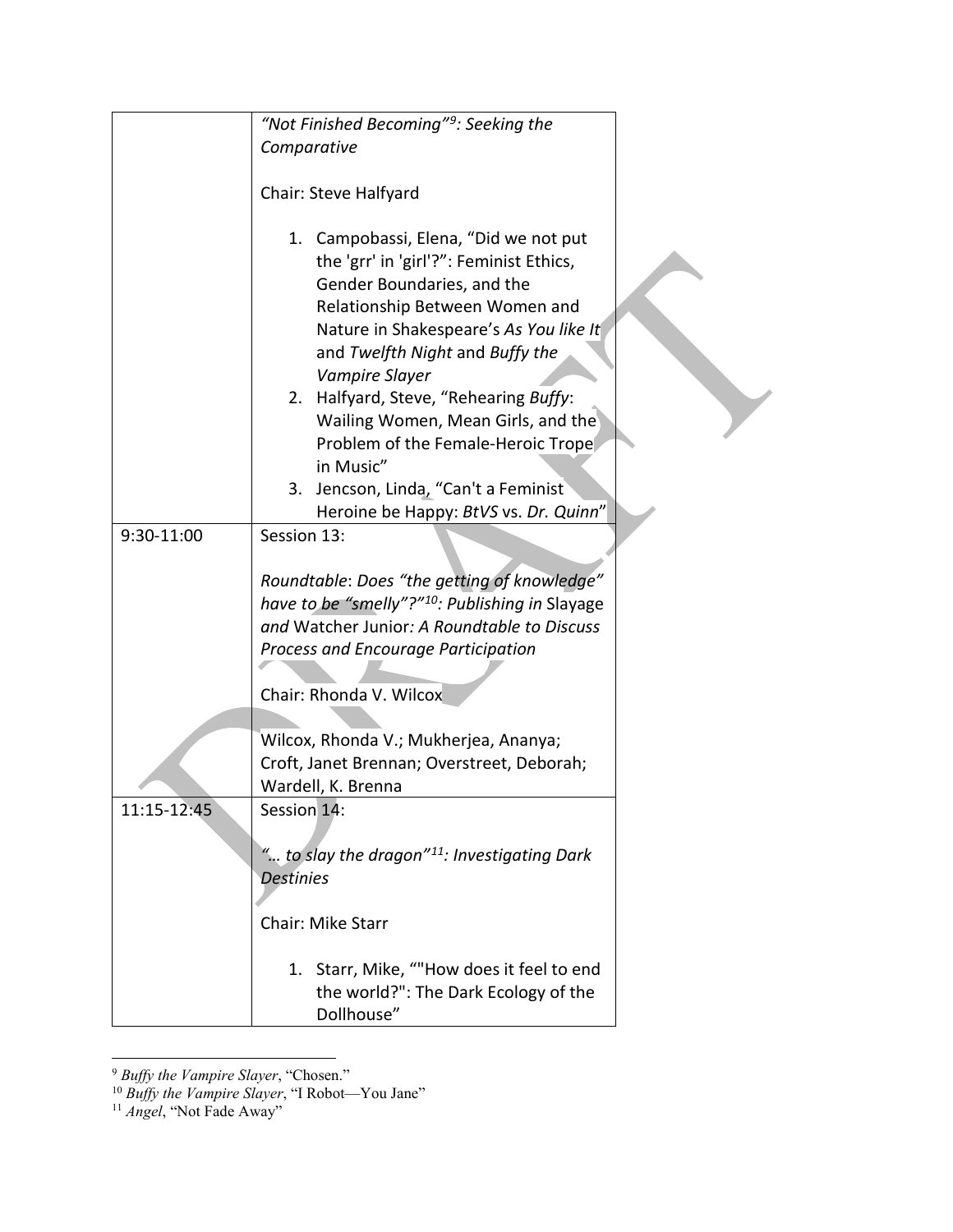<span id="page-6-0"></span>

|             | 2. Richardson, Savannah, "The Forces of                                 |
|-------------|-------------------------------------------------------------------------|
|             | Darkness: Exploring Buffy the Vampire                                   |
|             | Slayer Through the Works of Shirley                                     |
|             | Jackson"                                                                |
|             | 3. Brayman, Molly, "The Sad Man Pain                                    |
|             | of Dr. Horrible: A Prescient View of                                    |
|             | Incel Terrorism"                                                        |
| 11:15-12:45 | Session 15:                                                             |
|             | <b>Bloody Throats at Midnight Mass: Analyzing</b>                       |
|             | Horror                                                                  |
|             | <b>Chair: Steph Graves</b>                                              |
|             | 1. Allen, Meaghan, "'Of course It's                                     |
|             | Blood': A Sanguine Reading of Buffy                                     |
|             | the Vampire Slayer"                                                     |
|             | 2. Gilliland, Elizabeth, ""The Hardest                                  |
|             | Thing in this World is to Live in It":                                  |
|             | Midnight Mass, Buffy, and the Burden                                    |
|             | of Morality"                                                            |
|             | 3. Graves, Steph, "Security is a little lax                             |
|             | since everybody got their throat torn                                   |
|             | out": Iterations on the Gothic in Marti                                 |
|             | Noxon's Fright Night and Sharp                                          |
|             | Objects"                                                                |
| 12:45-1:45  | Lunch                                                                   |
| $1:45-3:15$ | Session 16:                                                             |
|             |                                                                         |
|             | "Shiny" <sup>12</sup> at the Con: Examining the Extrinsic               |
|             | Chair: Tanya R. Cochran                                                 |
|             |                                                                         |
|             | Buckman, Alyson, "Con-Man and the<br>1.                                 |
|             | Lust for Love: Intra-auteurial Casting<br>and the Paratextual Universe" |
|             |                                                                         |
|             | 2. Benson, Eric, and Juan Salamanca,                                    |
|             | "The Firefly and Serenity Experimental                                  |
|             | Timeline: A Digital Tool to Catalog,<br>Connect, and Discover"          |
|             | 3. Cochran, Tanya R., ""Tell Me About                                   |
|             | the Dollhouse": The Impact of                                           |
|             |                                                                         |